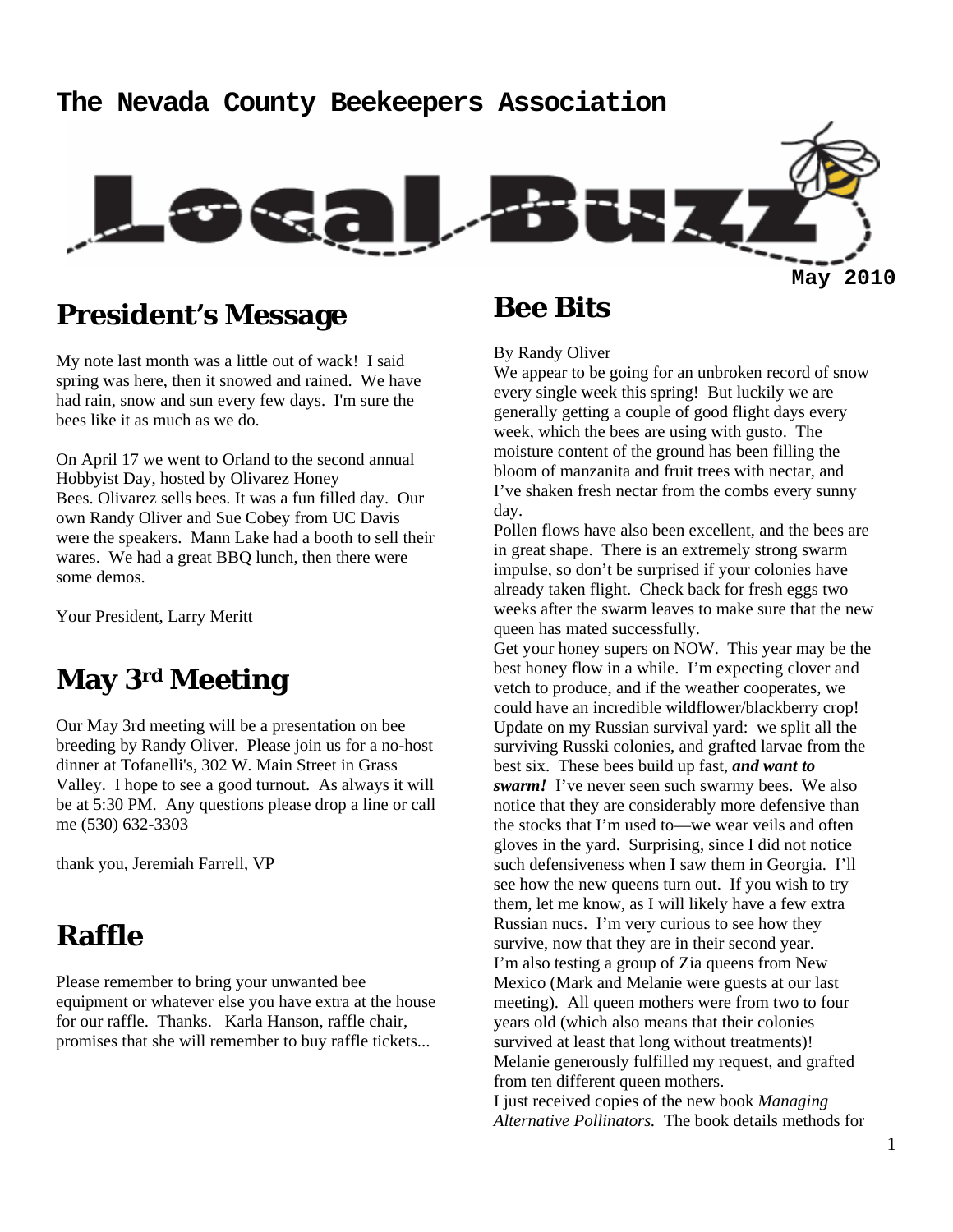propagating bumblebees, mason bees, leafcutter bees, etc. I will be placing a copy into the library.

(Ed Note: Following is an excerpt from one of Randy's upcoming articles discussing the major bee pheromones.)

Ethyl oleate (EO) is produced in the crops of foragers, and inhibits the transition of mid-aged bees into foragers.

The adaptive response of mid-aged bees to EO feedback from foragers is beautiful in its simplicity. It works both ways. Forager behavior is modulated by how eagerly mid-aged bees receive their nectar loads the quicker the unloading, the more stimulated they are perform waggle dances about the source. Conversely, mid-aged bee graduation into foraging behavior is inhibited by the EO that they receive along with that nectar (remember, foragers produce EO in their crops.) However, when foragers are lost due to the wearing out of their wings or flight muscles, or to the other rigors of foraging, such as drift, risky weather, pesticides, predation, or disease, the EO suppression of forager recruitment from the labor pool is lifted, and more bees can quickly take their places. So how about during a major honey flow? Under that circumstance the colony wants to strike a balance between the proportion of foragers to storage and processing workers. I'm guessing that EO dilution due to the intense nectar flow may help to recruit more foragers.

On the flip side, between blooms (or during rainy weather), when the foragers hang out waiting for scouts to mobilize them, their EO feedback prevents mid-age bees from shifting to forager physiology. As you may remember from my "Old Bees" series, this is important, since bees don't start "aging" until they shift to foraging behavior (this observation is strongly supported by Harris 2010). So by preventing the midaged bees from shifting, the colony maintains a ready reserve force of relatively long-lived workers just waiting for something to do.

# **Snack Sign-up**

Thanks to all these people who have already signed up to bring snacks to our meetings. Please be sure that when preparing (or buying) snacks, there are no partially hydrogenated oils in the cookies or cakes. It would be nice to have at least four people to sign up for snacks per month. If you can help fill in the schedule please email Karla Hanson at **queenbeez@att.net**.

May Mark Kerns Valerie Farrell Beverly Meritt

June Diane Benton Jeff Purcell Nancy Tavares Linda & Steve (last name?) July Dan Wheat Boorinakis/ Harper Patrick McCauley August Rob Slay Myra Traugot September Mari Wolf **October** Sherry Skolfield Charles Whittlesey November Diane Benton

# **EGGLAYERS UNION SETS STRIKE VOTE:**

Mandatory Retirement Age at Issue (Article Courtesy of Eugene Makovec, Newsletter Editor, Missouri State Beekeepers Association)

April 1, 2010 St. Louis, Missouri

Members of the International Sisterhood of Egglayers, Local 1851, are set to vote this week on a strike action against SweetBee Honey Corporation.

At issue is SweetBee's new mandatory retirement age of two years for queen bees. The policy was announced on March 1, and drew an ominous hum of indignation from egglayers across the company's 1200-hive operation.

"It's completely arbitrary – it's not even a matter of individual ability," buzzed Myrtle, a 26-month-old queen who declined to give her last name. "They just assume we're too old and can no longer do the job."

Myrtle was summarily dismissed as she reached her second anniversary at SweetBee, just weeks after the new policy took effect. She was able to find work in a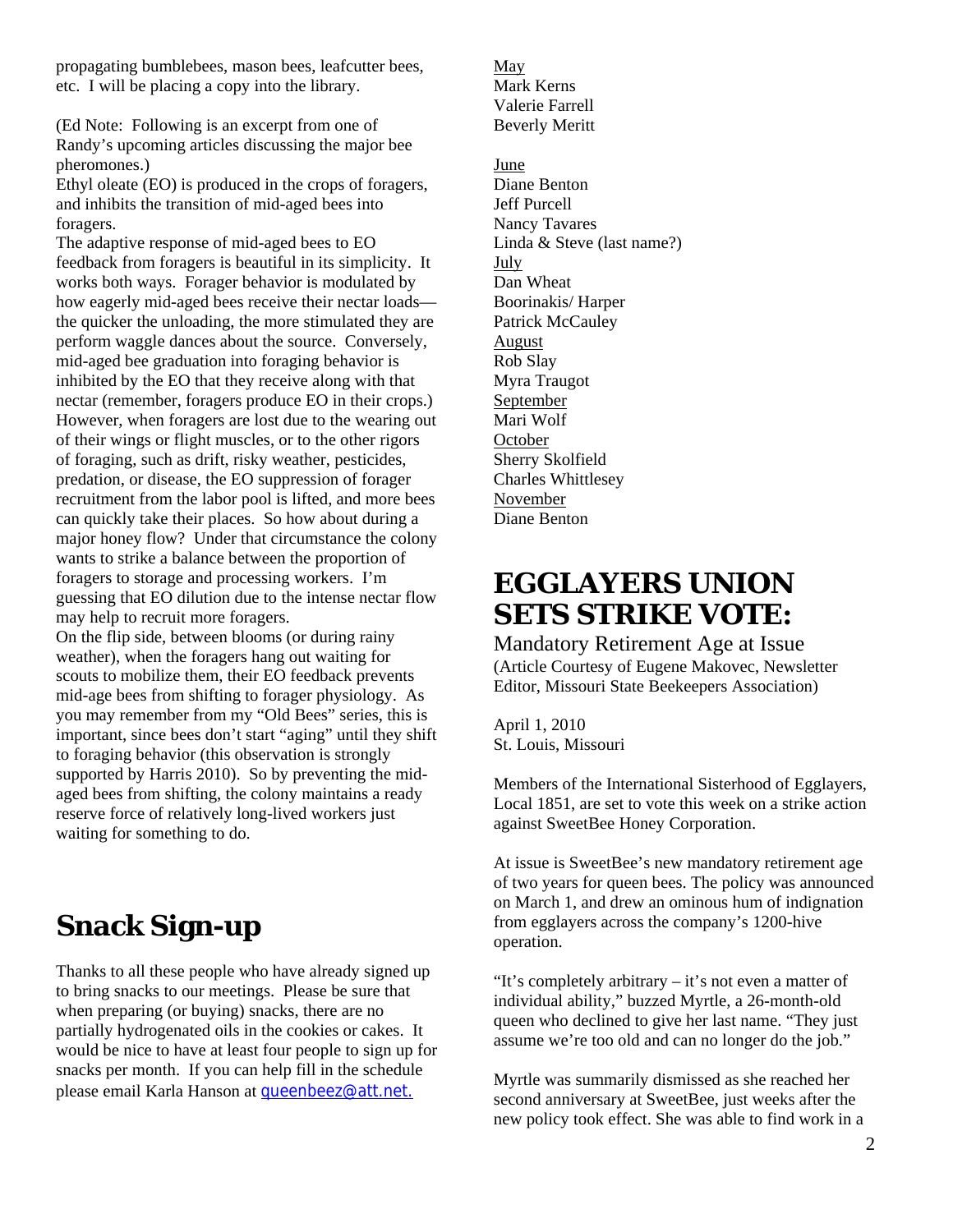nearby observation hive, and while she considers herself lucky, she acknowledges that this is a huge demotion for her. "This used to be where old, worn-out queens went to die," she mused. "I love my hive-mates and am treated well by my keeper, but it's not the same as running a full-scale production hive. I need to be challenged."

"It's just not fair," complained Rosie Romano-Ortis-Petrova-Schultz- Bertolli-Bremer-Maggiano-Boehner-Milosevic-Anderssen-Bommarito-Yurovich-Hegel, a 22-month-old single mother of 54,371. "I feel like I'm just coming into prime production age. I've got a lot of mouths to feed, and now I have to worry about one day being plucked out of my work station like some yellow jacket, and tossed out into the grass… or worse."

SweetBee officials declined to comment for the record, citing ongoing negotiations. But one high-level manager, speaking on condition of anonymity, called it "a matter of simple economics…It is true that you can't put a definitive age on productivity," he said. "But the simple fact is, once they get beyond that twoyear point, it's really hit-or-miss." And since the union has consistently resisted the idea of its older members submitting to viability testing, he added, "This was our only option."

Another company official concurred. "Close to 50 percent of queens experience significant production declines in their third year, and the worst part is, it's so unpredictable. You have a queen who looks to be doing a great job, and suddenly she starts producing nothing but drones. It's very difficult, and very expensive, to replace her when that happens in mid-season."

It is widely acknowledged that queen productivity declines with age, often during the third year and almost always by the fourth. The reasons are complex, but experts agree that the largest issue is a decreasing supply of sperm in the egg-layer's spermatheca. This organ is supplied on a mating flight within the first two weeks of a queen's life, and is never replenished. (Sperm is required for fertilization of worker eggs, while unfertilized eggs develop into drones.)

In previous labor negotiations, management has floated the idea of requiring queens to make additional mating flights, possibly annually, in order to circumvent this supply issue. But while drones have generally supported that proposal, the egglayers' union has been vehemently opposed. Some members object on ethical grounds. "It's just not natural," said one queen. "No queen in nature has ever been subjected to this ritual

more than once, and we shouldn't have to start now."

Then there is the safety issue. There are occasional reports of virgin queens falling victim to birds or other predators during mating flights. "Foragers deal with this danger as a part of their job," said Myrtle, "but they're also more nimble than we are, and have extensive flight training to boot." After mating, the only time a queen would typically leave the hive is in a swarm, when she's surrounded by a large contingent of workers.

The last time the apiculture industry saw open labor strife was in 1962, when the International Union of Drones (DUI) declared a general strike, protesting the industry-wide policy of releasing drones in the autumn months in preparation for the winter dearth period. But the ill-fated strike occurred in late September, at a time when apiaries had little to gain from negotiation with the union. The action was settled within days in a humiliating defeat for the union. In an effort to save face, and in exchange for a promise not to strike the following spring when a work stoppage would have had more serious repercussions, DUI leaders asked for and obtained an unrelated concession -- the free-agent status that their membership enjoys to this day. (Some conspiracy theorists maintain that this was the result the union had in mind at the outset, though most experts agree that drones are just not that intelligent.)

Under the free agent policy, drones are allowed to drift from hive to hive as they see fit. It is not uncommon for a drone to leave his home hive in the morning, visit several drone congregation areas during the course of the day and then follow other drones back to a different hive in the evening. In recent years this state of affairs has been blamed in part for the spread of mites and disease conditions between hives, but there has been no serious discussion about amending the policy.

As far as the impending strike vote is concerned, most believe the motion will pass easily. "It's just too much," said an executive at another apiary. "SweetBee can't expect this big a change to go uncontested. But (a strike) won't last long," he added. "The company certainly can't do without the queens' services this time of year. I'm guessing management will cave quickly – if they let them walk out at all."

Meanwhile, Romano-Ortis-Petrova-Schultz-Bertolli-Bremer-Maggiano-Boehner-Milosevic-Anderssen-Bommarito-Yurovich-Hegel, the 22-month-old soonto-be retiree, is busy planning for life after SweetBee.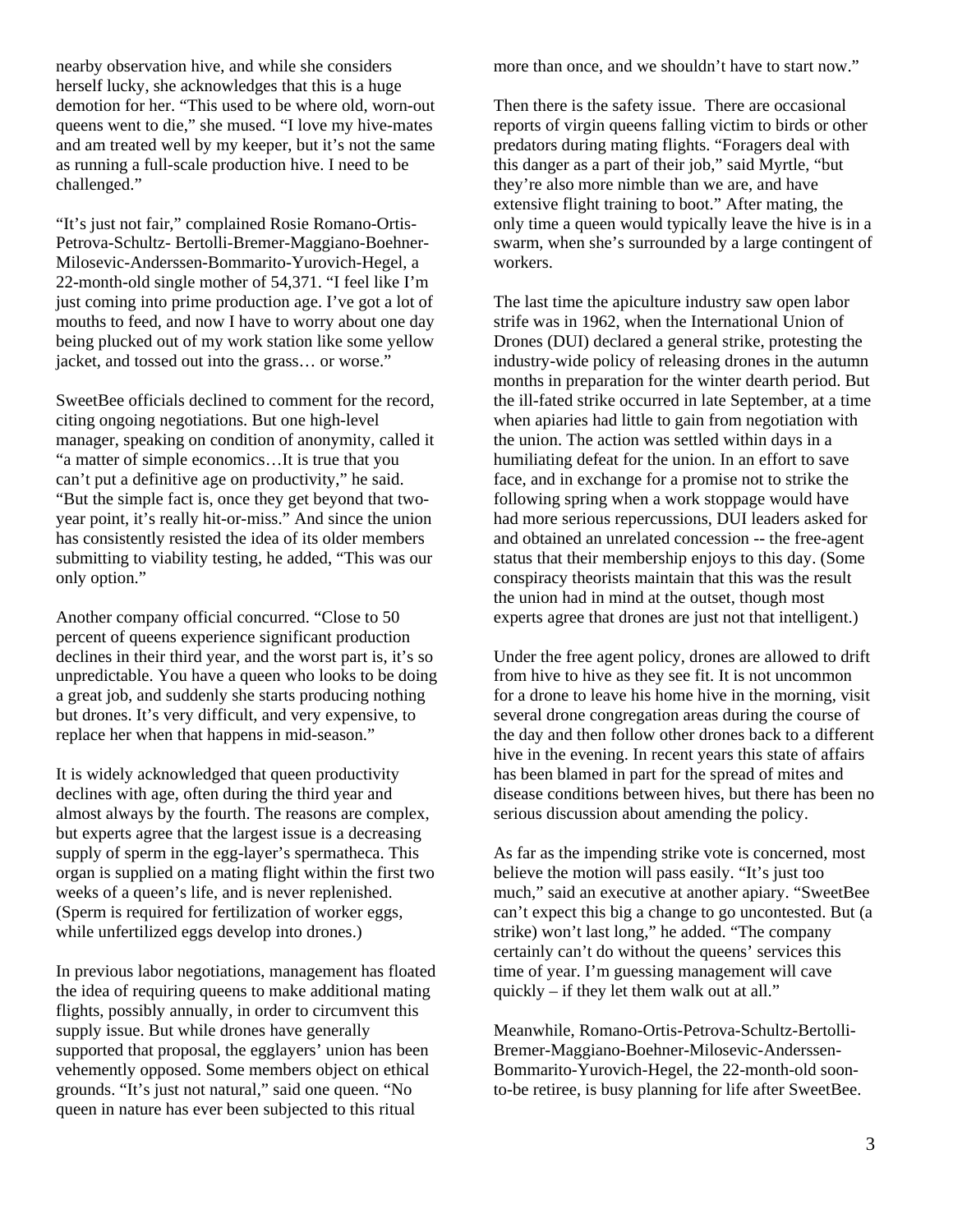She's developing a plan for a pheromone-marketing business, and is looking for consulting work.

## **Swarm Hotline**

If you haven't signed up for the swarm hotline this year you may call Lynn Williams 530-675-2924 to get on the list of people who will pick up swarms. Please state where you will drive to. Marysville/Yuba City area is especially needed since a lot of calls come from here. Co-chair of the swarm committee is Karla Hanson 265-3756.

## **For Sale: Country Rubes Combo Screened Bottom Boards**

Special NCBA Club Price! Call Janet for details. 530-913-2724 or email at rubes@countryrubes.com.

#### **Sacramento Beekeeping Supplies**

- Complete line of all beekeeping supplies
- American dealer for Sheriff suits
- Gifts—bee themed children's wear, tableware, garden décor, etc
- Books—children's beekeeping, homemade cosmetics, candles
- Beeswax candles, molds, waxes (soy and paraffin too) dyes, scents, and wicks
- Honeycomb sheets for rolling candles—35 colors

2110 X Street, Sacramento, CA 95818 (916) 451-2337 fax (916) 451-7008 Webpage at www.sacramentobeekeeping.com email: info@sacramentobeekeeping.com Open Tuesday through Saturday 10:00 – 5:30 **MAIL ORDERS RECEIVE QUICK SERVICE** 

# **April Minutes**

President Larry Merritt opened Q&A. There is a "short interfering RNA protein" which breaks viruses. 'Honey Laundering' is worldwide, involves transshipping shiploads of adulterated honey to a country which does not reject it, eventually to us.

Guests from New Mexico described rearing queens on a survivorship basis, at 8300ft altitude. Southwest Survivor Bee Project. www.ziaqueenbees.com Finance Janet Brisson: March Start \$2553.22; Inc \$407; Exp \$141.78: End \$2818.44. PROGRAM Randy Oliver showed slides of swarm control. Jack Meeks, sec



**American Beekeeping** Federation

## **ABF ALERT: USDA EXTENDS SIGN-UP FOR ELAP – NEW DEADLINE MAY 5, 2010**

The **USDA Farm Service Agency** (FSA) has published a revision to the regulations covering the Emergency Assistance for Livestock, Honey Bees, and Farm-Raised Fish Program (ELAP). The revision details how beekeepers who have lost colonies to CCD (Colony Collapse Disorder) or certain natural disasters can receive disaster benefit payments from FSA. More details can be found on the USDA FSA website under news releases. Claims must be filed by that date for losses in 2008 or 2009. Claims for subsequent years should be filed within 30 days of the discovery of the losses. USDA officials said some leeway could be given on the filing deadlines since the program is new. Anyone experiencing problems with the deadlines should insist that the county FSA office accept the application and pass it on to the state and national FSA headquarters. There are provisions in the regulations for leniency on the deadlines and for failure to enroll in the **Noninsured Crop Disaster Assistance Program** (NAP).